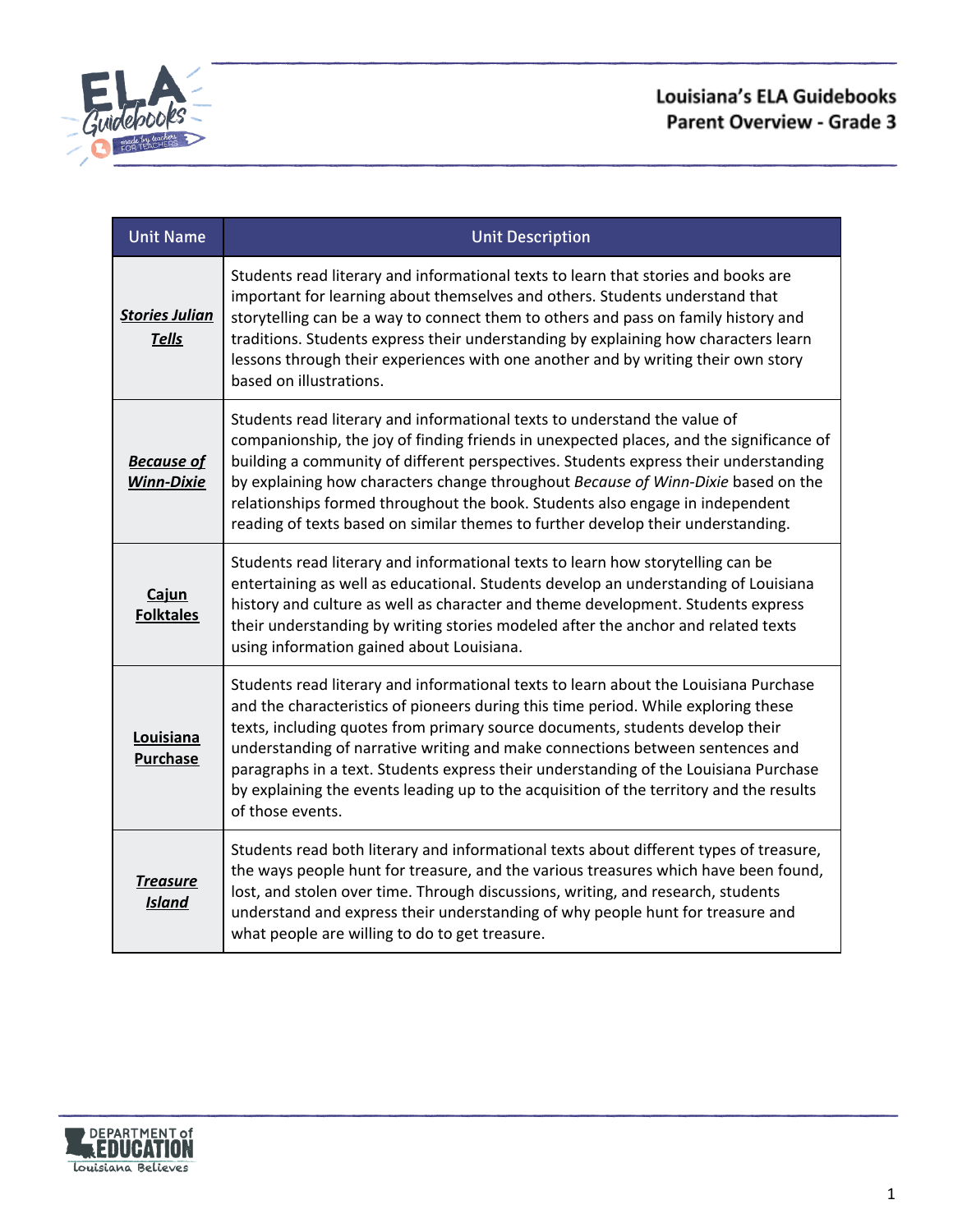

## <span id="page-1-0"></span>**Stories Julian Tells**

### **About this Unit**

By the end of this unit, students will have read literary and informational texts to learn how reading and storytelling can be adventures that connect them to diverse people and places.

The main text students will read in this unit is *Stories Julian Tells* by Ann Cameron which contains six different stories that the narrator, Julian, tells about his life. Students will see how Julian's life is affected by his family, his imaginative mind, and his ability to get himself into trouble. Throughout the unit, Julian is growing up and learning from his mistakes. He learns how to take responsibility for his actions, how to be a better big brother, and that anyone can be a friend. At the end of the unit, students will be asked to write an essay about the central message that is conveyed through Julian, Huey, and Father's actions in *The Stories Julian Tells*.

### **Unit Texts**

In this unit, students will read the following texts:

- *The Stories Julian Tells* by Ann Cameron
- *The Bee Tree* by Patricia Polacco
- *My Librarian is a Camel: How Books are Brought to Children Around the World* by Margriet Ruurs
- *The Red Book* by Barbara Lehman
- *The Fantastic Flying Books of Mr. Morris Lessmore* by William Joyce
- *More Stories Julian Tells*: "I Learn Firefighting" ("I Wish for Smokey the Bear," "Superboy and Me," and "Huey Makes the Leap") by Ann Cameron

## **Possible Supports**

### **Support for Background Knowledge**

Students might need extra support with the content and texts before starting the unit. Instructional videos to support students in building context about countries in *My Librarian is a Camel*, narrative writing, and oral storytelling can be found here: [https://learnzillion.com/wikis/136633-stories-julian-tells-let-s-set-the-context-videos/.](https://learnzillion.com/wikis/136633-stories-julian-tells-let-s-set-the-context-videos/)

Students can watch these videos on any device. Students will encounter stopping signs across the video when they should pause to complete part of a handout. Students will need a printed handout for each video which can be found on the "Additional Materials" tab.

### **Support for Language**

- The following words and their word families are important to the unit focus. Throughout the unit, students will read these words in multiple texts and learn the meaning of them. Students should use these words in their conversations and written responses. As often as you can, you should try to work these words into your conversations with students.
	- adventure, adventuring, adventureful
	- habit, habits, habitual, habiting, habited
	- trouble, troubled, troubling, in trouble

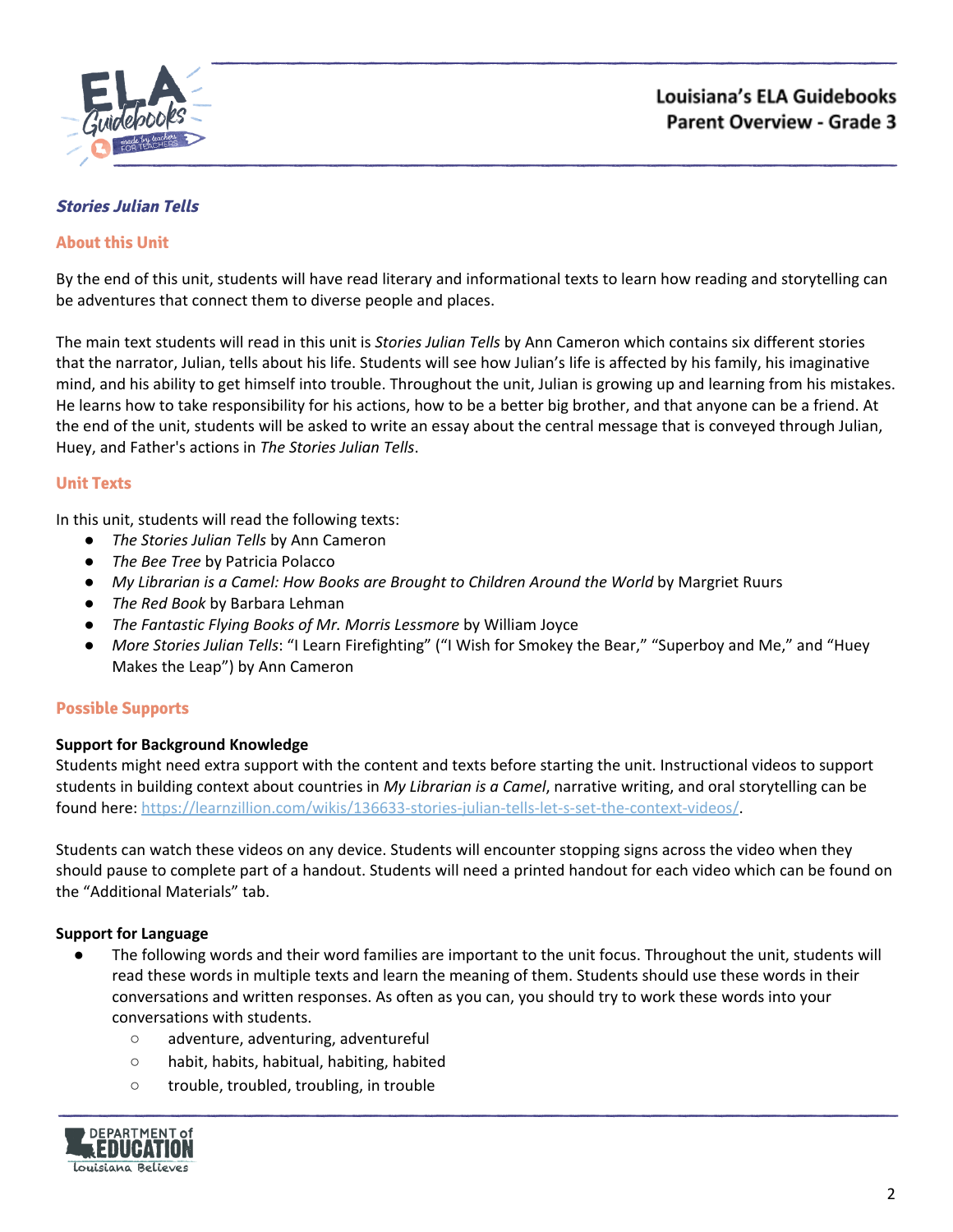

- situate, situated, situation, resituate
- wonder, wondered, wonderer, wonderless, wonderful

An audio recording of *The Bee Tree* is available at [https://mobile.audible.com/pd/Kids/The-Bee-Tree-Audiobook/B078S82LDF.](https://mobile.audible.com/pd/Kids/The-Bee-Tree-Audiobook/B078S82LDF)

Students who are still learning English may need to use native language to English dictionaries/translators, native language texts (when available) and other supports to make the texts more accessible. They will need more time to read the texts.

# **Support for Organization**

If students struggle with organization, you should

- $\bullet$  consider printing and using a self-monitoring checklist<sup>1</sup> to help them stay on task;
- $\bullet$  consider creating or asking students to help you create a daily or weekly to-do list<sup>2</sup> to help them stay on task and understand their responsibilities each day for school and at home;
- $\bullet$  consider visual/pictorial directions<sup>3</sup> to help them understand what they should be doing at certain times throughout the day;
- provide clear, realistic expectations for the recommended duration of work sessions, and break assignments into manageable work periods with suggested break times throughout materials to support student needs; and/or
- $\bullet$  provide visual support like social stories<sup>4</sup> and choice boards to reinforce expectations and support communication.

# **Support for Writing**

- consider using tools such as [transitions,](https://learnzillion.com/resources/157892/) grades 3-5, evidence [sentence](https://learnzillion.com/resources/157864/) starters, grades 3-5, and ELA [Guidebook](https://learnzillion.com/resources/81043) [Grammar](https://learnzillion.com/resources/81043) Guide and th[e](https://learnzillion.com/resources/39149-writealong) [WriteAlong](https://learnzillion.com/resources/39149-writealong)[frames.](https://learnzillion.com/resources/116858/) If you are unsure of how to use these tools, you should request a telephone conference with the student's teacher for additional guidance.
- consider allowing students to respond orally while you write down their responses, **if they qualify for an accommodation of transcribed answers**; and/or
- **●** consider having students write in their native language if English is not their first language, then translate their written responses into English on another day.

<sup>4</sup> <http://www.researchautism.net/interventions/168/social-stories-and-autism?print=1>



<sup>1</sup> <https://goalbookapp.com/toolkit/v/strategy/self-monitoring>

<sup>&</sup>lt;sup>2</sup> <https://web.uri.edu/teachonline/the-power-of-to-do-lists/>

<sup>3</sup> <https://catapultlearning.com/2016/05/17/using-visual-supports-for-students-with-developmental-disabilities/>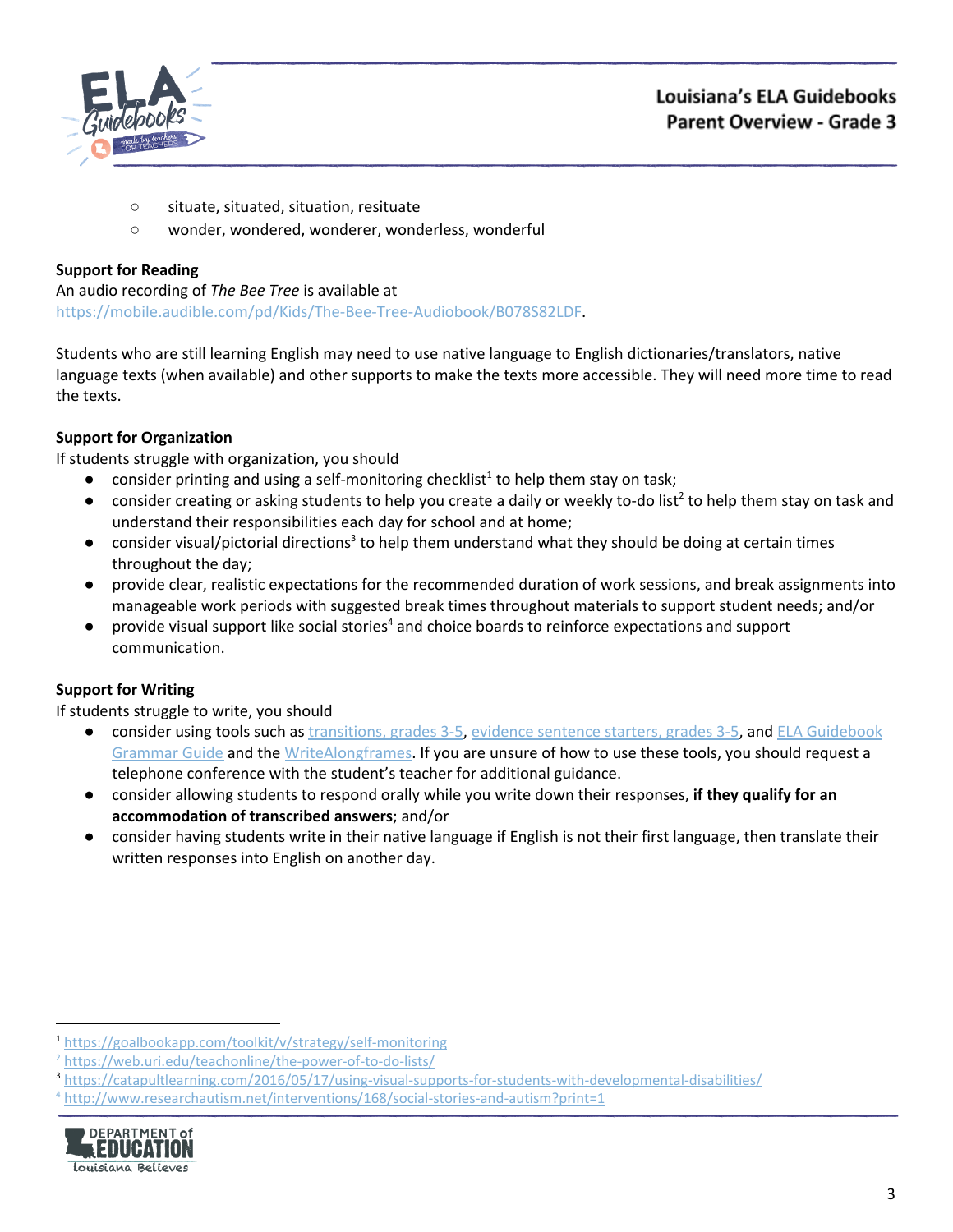

### <span id="page-3-0"></span>**Because of Winn-Dixie**

### **About this Unit**

By the end of this unit, students will understand the value of companionship and the joy of finding friends in unexpected places.

The main text students will read in this unit is *Because of Winn-Dixie* by Kate DiCamillo, about a lonely girl named Opal who, although she is new to town, somehow makes friends everywhere she goes, beginning with a stray dog she finds at the grocery store that she names Winn-Dixie. Throughout the unit, students will describe characters, discuss character traits, identify changes in characters over time and explain how characters' actions and speech move a story forward to demonstrate the theme. At the end of the unit, students will be asked to write an essay to discuss how Opal and another character from *Because of Winn-Dixie* interact and change through the series of events in the novel and what central message or lesson can be learned by reading *Because of Winn-Dixie*.

### **Unit Texts**

In this unit, students will read the following texts:

- *Because of Winn-Dixie* by Kate DiCamillo
- Unlikely Friendships for Kids: The Dog & The Piglet: And Four Other Stories of Animal Friendships by Jennifer S. Holland
- *Amos & Boris* by William Steig
- *The Cricket in Time Square,* pages 11-15 from chapter two by George Selden
- *Owen and Mzee: The True Story of a Remarkable Friendship* by Isabella Hatkoff, Craig Hatkoff, and Paula Kahumbou

## **Possible Supports**

### **Support for Background Knowledge**

Students might need extra support with the content and texts before starting the unit. Instructional videos to support students in reading stories within a story and defining companionship and community can be found here: [https://learnzillion.com/wikis/159502-because-of-winn-dixie-let-s-set-the-context-videos/.](https://learnzillion.com/wikis/159502-because-of-winn-dixie-let-s-set-the-context-videos/)

Students can watch these videos on any device. Students will encounter stopping signs across the video when they should pause to complete part of a handout. Students will need a printed handout for each video which can be found on the "Additional Materials" tab.

### **Support for Language**

- The following words and their word families are important to the unit focus. Throughout the unit, students will read these words in multiple texts and learn the meaning of them. Students should use these words in their conversations and written responses. As often as you can, you should try to work these words into your conversations with students.
	- friend, friendly, friendship, friendless, befriend, friendliness
	- fortunate, fortunately, congregation, congregate

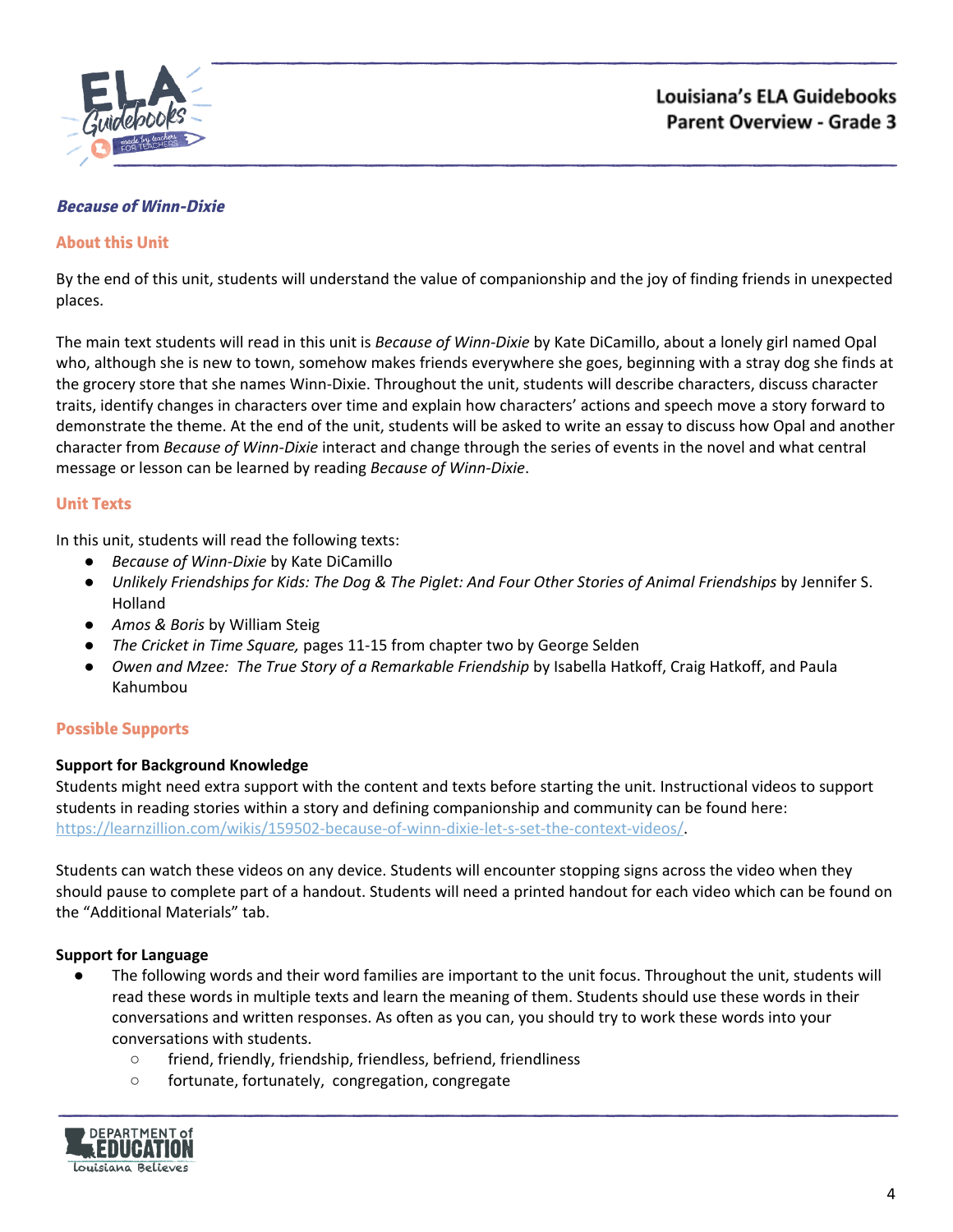

- mutter, muttering, muttered
- lonely, lonesome

An audio recording of *Because of Winn-Dixie* is available at [https://www.audiobooks.com/audiobook/because-of-winn-dixie/160122.](https://www.audiobooks.com/audiobook/because-of-winn-dixie/160122)

Students who are still learning English may need to use native language to English dictionaries/translators, native language texts (when available) and other supports to make the texts more accessible. They will need more time to read the texts.

# **Support for Organization**

If students struggle with organization, you should

- $\bullet$  consider printing and using a self-monitoring checklist<sup>5</sup> to help them stay on task;
- $\bullet$  consider creating or asking students to help you create a daily or weekly to-do list<sup>6</sup> to help them stay on task and understand their responsibilities each day for school and at home;
- $\bullet$  consider visual/pictorial directions<sup>7</sup> to help them understand what they should be doing at certain times throughout the day;
- provide clear, realistic expectations for the recommended duration of work sessions, and break assignments into manageable work periods with suggested break times throughout materials to support student needs; and/or
- provide visual support like social stories<sup>8</sup> and choice boards to reinforce expectations and support communication.

# **Support for Writing**

- consider using tools such as [transitions,](https://learnzillion.com/resources/157892/) grades 3-5, evidence [sentence](https://learnzillion.com/resources/157864/) starters, grades 3-5, and ELA [Guidebook](https://learnzillion.com/resources/81043) [Grammar](https://learnzillion.com/resources/81043) Guide and th[e](https://learnzillion.com/resources/39149-writealong) [WriteAlong](https://learnzillion.com/resources/39149-writealong)[frames.](https://learnzillion.com/resources/116858/) If you are unsure of how to use these tools, you should request a telephone conference with the student's teacher for additional guidance.
- consider allowing students to respond orally while you write down their responses, **if they qualify for an accommodation of transcribed answers**; and/or
- **●** consider having students write in their native language if English is not their first language, then translate their written responses into English on another day.

<sup>8</sup> <http://www.researchautism.net/interventions/168/social-stories-and-autism?print=1>



<sup>5</sup> <https://goalbookapp.com/toolkit/v/strategy/self-monitoring>

<sup>6</sup> <https://web.uri.edu/teachonline/the-power-of-to-do-lists/>

<sup>7</sup> <https://catapultlearning.com/2016/05/17/using-visual-supports-for-students-with-developmental-disabilities/>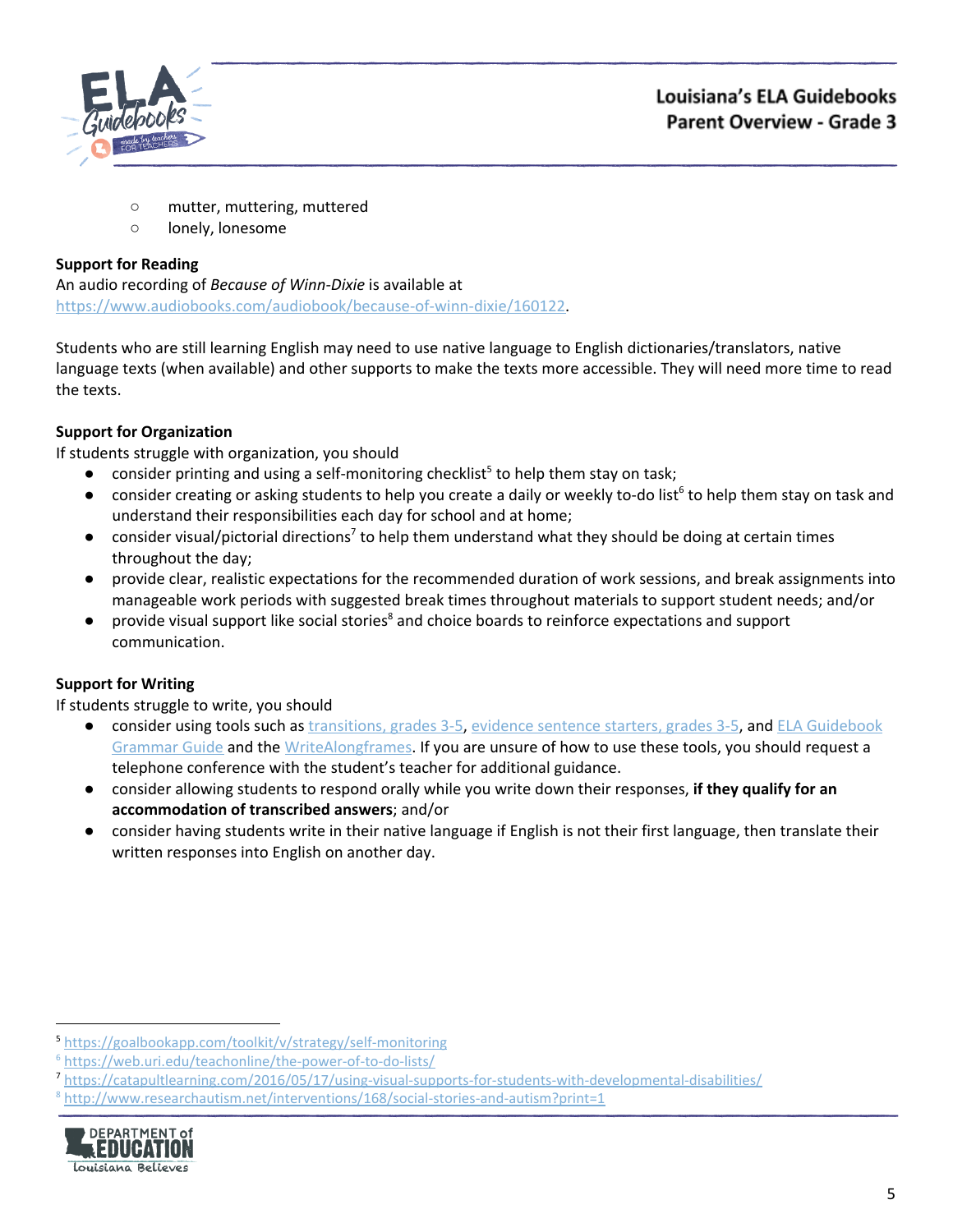

# <span id="page-5-0"></span>**Cajun Folktales**

## **About this Unit**

By the end of this unit, students will have read literary and informational texts to learn how storytelling can be entertaining as well as educational and develop an understanding of Louisiana history and culture.

The main text students will read in this unit is *Lapin Plays Possum: Trickster Tales From the Louisiana Bayou* by Sharon Arms Doucet, which is a collection of trickster tales involving a Lapin, a quick witted and conniving rabbit, and Bouki, an often out-witted neighbor. Throughout the unit, students will explore Louisiana Cajun culture and elements of folktales. At the end of the unit, students will be asked to write an essay stating and supporting their opinion on whether a rabbit is a good animal to play the role of a trickster.

## **Unit Texts**

In this unit, students will read the following texts:

- *The Cajun Experience*, video, from the History Channel
- *The Tale of Peter Rabbit* by Beatrix Potter
- "The Trickster Tricked" retold by S.E. Schlosser
- Social studies textbook
- *Lapin Plays Possum: Trickster Tales From the Louisiana Bayou* by Sharon Arms Doucet
- *Dear Peter Rabbit* by Alma Flor Ada
- *Tops and Bottoms* by Janet Stevens
- *Writer's Toolbox: Learn How to Write Letters, Fairy Tales, Scary Stories, Journals, Poems, and Reports* by Nancy Loewen
- *The Classic Tales of Brer Rabbit*: Introduction and "Brer Fox, Brer Rabbit, and the Tar Baby" by Don Daily and Joel Chandler Harris

## **Possible Supports**

### **Support for Background Knowledge**

Students might need extra support with the content and texts before starting the unit. Instructional videos to support students in building context about the Cajun culture in Louisiana, elements of folktales, and common Creole French words can be found here: [https://learnzillion.com/wikis/136625-cajun-folktales-let-s-set-the-context-videos/.](https://learnzillion.com/wikis/136625-cajun-folktales-let-s-set-the-context-videos/)

Students can watch these videos on any device. Students will encounter stopping signs across the video when they should pause to complete part of a handout. Students will need a printed handout for each video which can be found on the "Additional Materials" tab.

### **Support for Language**

The following words and their word families are important to the unit focus. Throughout the unit, students will read these words in multiple texts and learn the meaning of them. Students should use these words in their conversations and written responses. As often as you can, you should try to work these words into your conversations with students.

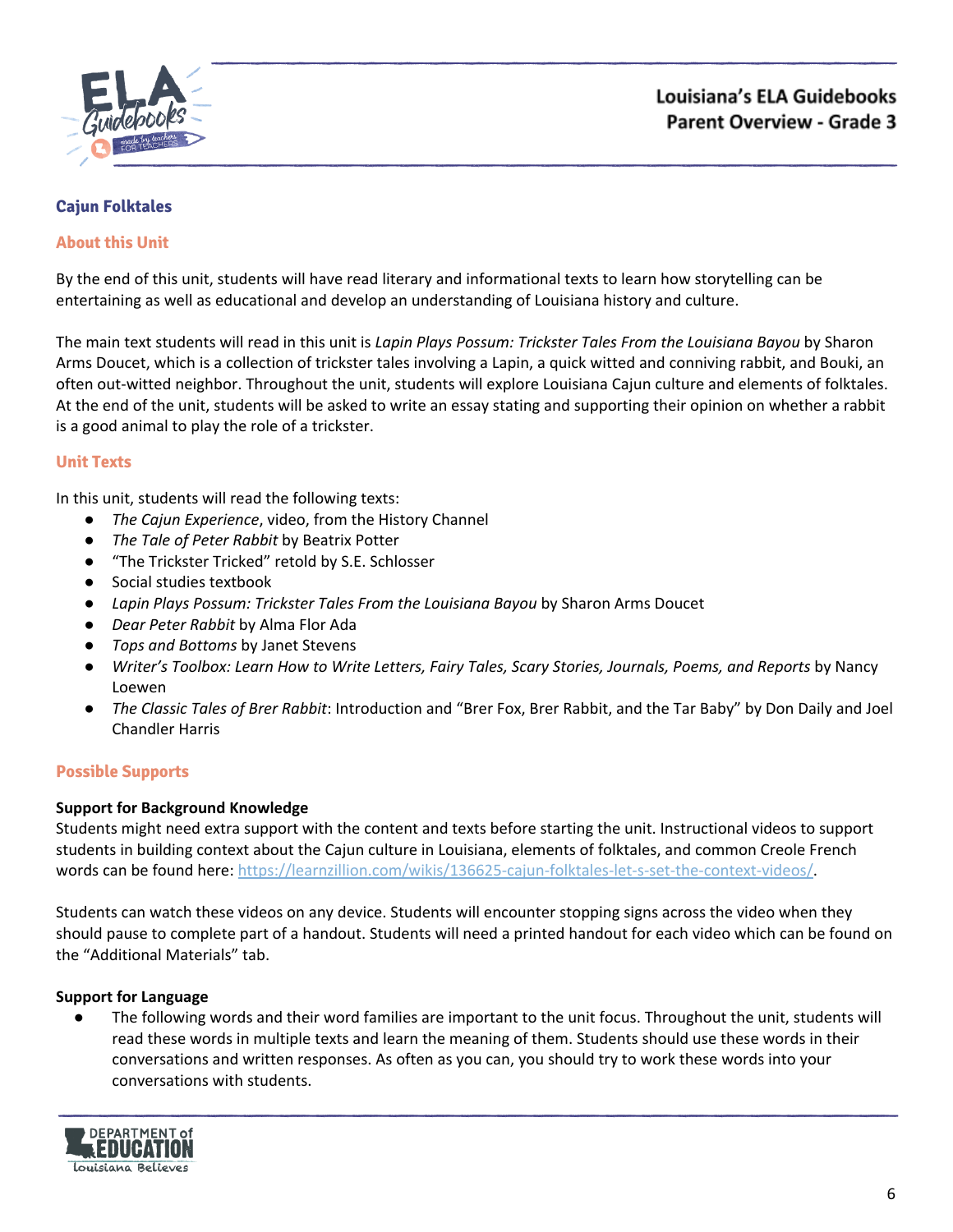

# Louisiana's ELA Guidebooks **Parent Overview - Grade 3**

- harvest , harvesting, harvests, harvestable, harvestability, harvestless, half-harvested, postharvest
- debt, debted, debting, debtless, superdebt
- profit, profiting, profited, profitable, profiter, profitless, proprofit
- bargain, bargained, bargaining, bargainer, bargainable, outbargain
- opportune, opportunity, opportunities, opportuned, opportuning,

## **Support for Reading**

Students who are still learning English may need to use native language to English dictionaries/translators, native language texts (when available) and other supports to make the texts more accessible. They will need more time to read the texts.

# **Support for Organization**

If students struggle with organization, you should

- $\bullet$  consider printing and using a self-monitoring checklist<sup>9</sup> to help them stay on task;
- $\bullet$  consider creating or asking students to help you create a daily or weekly to-do list<sup>10</sup> to help them stay on task and understand their responsibilities each day for school and at home;
- consider visual/pictorial directions<sup>11</sup> to help them understand what they should be doing at certain times throughout the day;
- provide clear, realistic expectations for the recommended duration of work sessions, and break assignments into manageable work periods with suggested break times throughout materials to support student needs; and/or
- $\bullet$  provide visual support like social stories<sup>12</sup> and choice boards to reinforce expectations and support communication.

# **Support for Writing**

- consider using tools such as [transitions,](https://learnzillion.com/resources/157892/) grades 3-5, evidence [sentence](https://learnzillion.com/resources/157864/) starters, grades 3-5, and ELA [Guidebook](https://learnzillion.com/resources/81043) [Grammar](https://learnzillion.com/resources/81043) Guide and th[e](https://learnzillion.com/resources/39149-writealong) [WriteAlong](https://learnzillion.com/resources/39149-writealong)[frames.](https://learnzillion.com/resources/116858/) If you are unsure of how to use these tools, you should request a telephone conference with the student's teacher for additional guidance.
- consider allowing students to respond orally while you write down their responses, **if they qualify for an accommodation of transcribed answers**; and/or
- **●** consider having students write in their native language if English is not their first language, then translate their written responses into English on another day.

 $12$  <http://www.researchautism.net/interventions/168/social-stories-and-autism?print=1>



<sup>9</sup> <https://goalbookapp.com/toolkit/v/strategy/self-monitoring>

<sup>&</sup>lt;sup>10</sup> <https://web.uri.edu/teachonline/the-power-of-to-do-lists/>

<sup>11</sup> <https://catapultlearning.com/2016/05/17/using-visual-supports-for-students-with-developmental-disabilities/>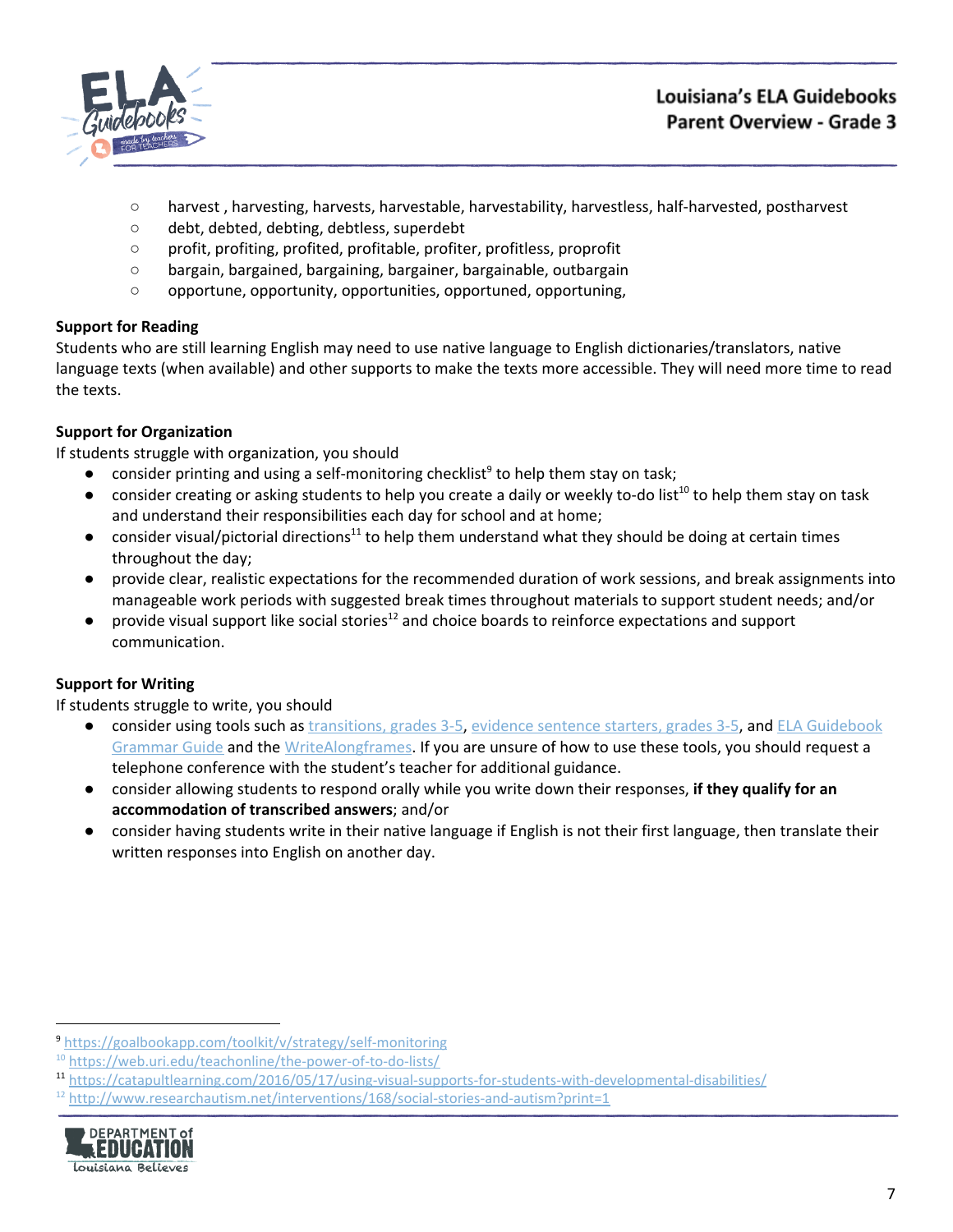

### <span id="page-7-0"></span>**The Louisiana Purchase**

### **About this Unit**

By the end of this unit, students will have read information and literary texts about the Louisiana Purchase to understand the characteristics of American pioneers, the events leading up to the acquisition of the Louisiana Territory, and the results of those events.

The main text students will read in this unit is *The Louisiana Purchase: Would You Close the Deal?* by Elaine Landau which explores the decisions that shaped the Louisiana Purchase. Throughout the unit, students will analyze the perspectives of Jefferson, Livingston and Napoleon to better understand the events leading up to the Louisiana Purchase. At the end of the unit, students will be asked to write an essay describing the events leading up to the Louisiana Purchase and the results of those events.

### **Unit Texts**

In this unit, students will read the following texts:

- *The Louisiana Purchase: Would You Close the Deal? (What Would You Do?)* by Elaine Landau
- *The Louisiana Purchase: From Independence to Lewis and Clark*: excerpt by Michael Burgan
- *Lewis and Clark and Me: A Dog's Tale:* Introduction, chapter 6: "Buffalo" and chapter seven: "Kidnapped" by Laurie Myers
- *Mike Fink* by Steven Kellogg
- *Thunder Rose* by Jerdine Nolen
- *Swamp Angel* by Anne Isaacs
- *How We Crossed the West: The Adventures of Lewis and Clark* by Rosalyn Schanzer
- "The Happy Wanderer" by Frank Weir
- "Vikings & European Explorers: Ferdinand Magellan" by ReadWorks

### **Possible Supports**

### **Support for Background Knowledge**

Students might need extra support with the content and texts before starting the unit. Instructional videos to support students in building context about the Louisiana Purchase, the Port of Orleans, and a timeline of the Louisiana territory can be found here: <https://learnzillion.com/resources/124381-louisiana-purchase-let-s-set-the-context-videos/>.

Students can watch these videos on any device. Students will encounter stopping signs across the video when they should pause to complete part of a handout. Students will need a printed handout for each video which can be found on the "Additional Materials" tab.

### **Support for Language**

The following words and their word families are important to the unit focus. Throughout the unit, students will read these words in multiple texts and learn the meaning of them. Students should use these words in their conversations and written responses. As often as you can, you should try to work these words into your conversations with students.

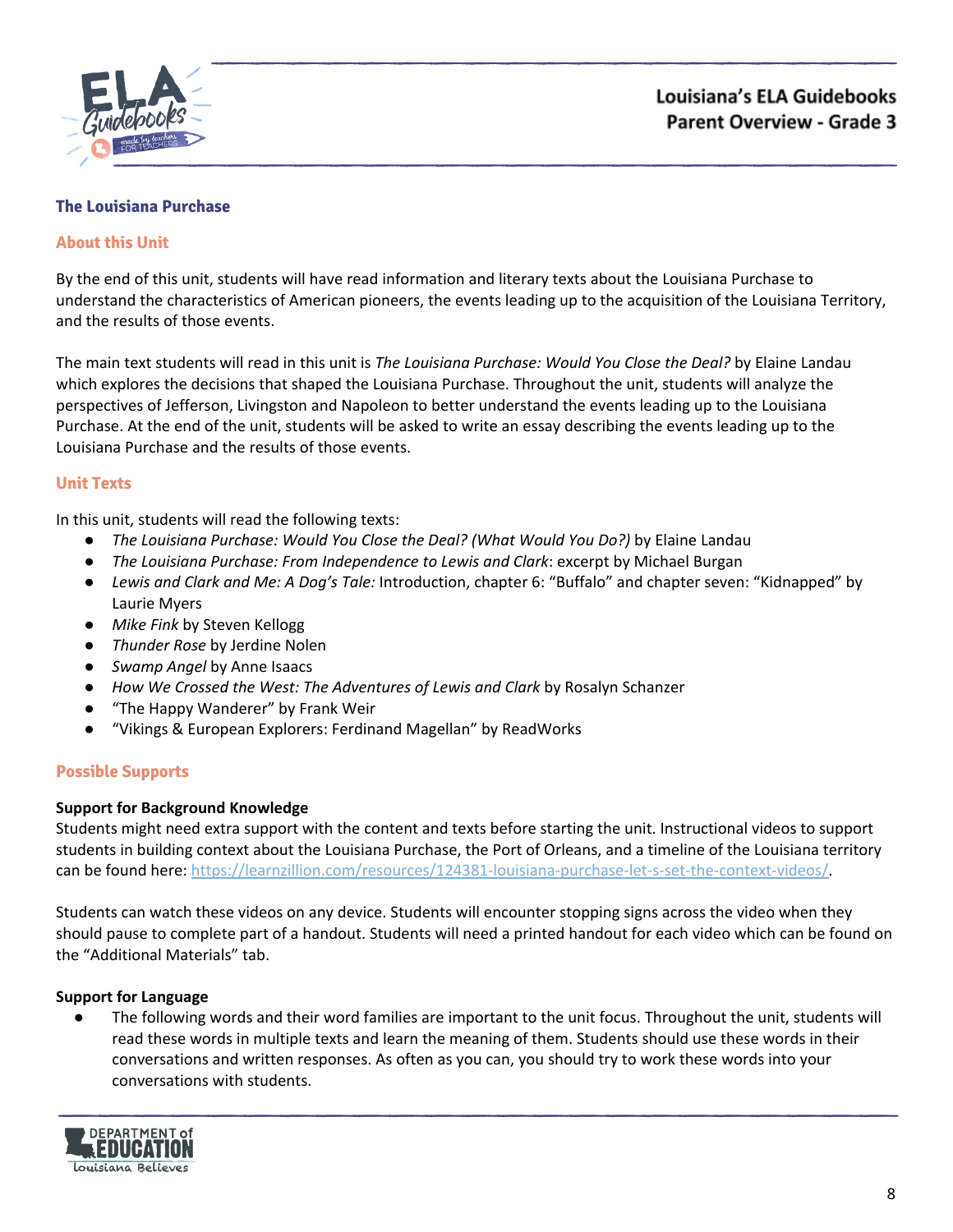

- explore, explorers, exploring, explored
- empire, emperor
- settled, settler, settling, settle, settlement
- revolt, revolution
- colony, colonist, colonial

An audio recording of "The Happy Wanderer" is available at <https://music.apple.com/us/album/the-happy-wanderer-remastered-single/412039775>.

Students who are still learning English may need to use native language to English dictionaries/translators, native language texts (when available) and other supports to make the texts more accessible. They will need more time to read the texts.

## **Support for Organization**

If students struggle with organization, you should

- $\bullet$  consider printing and using a self-monitoring checklist<sup>13</sup> to help them stay on task;
- $\bullet$  consider creating or asking students to help you create a daily or weekly to-do list<sup>14</sup> to help them stay on task and understand their responsibilities each day for school and at home;
- $\bullet$  consider visual/pictorial directions<sup>15</sup> to help them understand what they should be doing at certain times throughout the day;
- provide clear, realistic expectations for the recommended duration of work sessions, and break assignments into manageable work periods with suggested break times throughout materials to support student needs; and/or
- $\bullet$  provide visual support like social stories<sup>16</sup> and choice boards to reinforce expectations and support communication.

## **Support for Writing**

- consider using tools such as [transitions,](https://learnzillion.com/resources/157892/) grades 3-5, evidence [sentence](https://learnzillion.com/resources/157864/) starters, grades 3-5, and ELA [Guidebook](https://learnzillion.com/resources/81043) [Grammar](https://learnzillion.com/resources/81043) Guide and th[e](https://learnzillion.com/resources/39149-writealong) [WriteAlong](https://learnzillion.com/resources/39149-writealong)[frames.](https://learnzillion.com/resources/116858/) If you are unsure of how to use these tools, you should request a telephone conference with the student's teacher for additional guidance.
- consider allowing students to respond orally while you write down their responses, **if they qualify for an accommodation of transcribed answers**; and/or
- **●** consider having students write in their native language if English is not their first language, then translate their written responses into English on another day.

 $16$  <http://www.researchautism.net/interventions/168/social-stories-and-autism?print=1>



<sup>13</sup> <https://goalbookapp.com/toolkit/v/strategy/self-monitoring>

<sup>&</sup>lt;sup>14</sup> <https://web.uri.edu/teachonline/the-power-of-to-do-lists/>

<sup>15</sup> <https://catapultlearning.com/2016/05/17/using-visual-supports-for-students-with-developmental-disabilities/>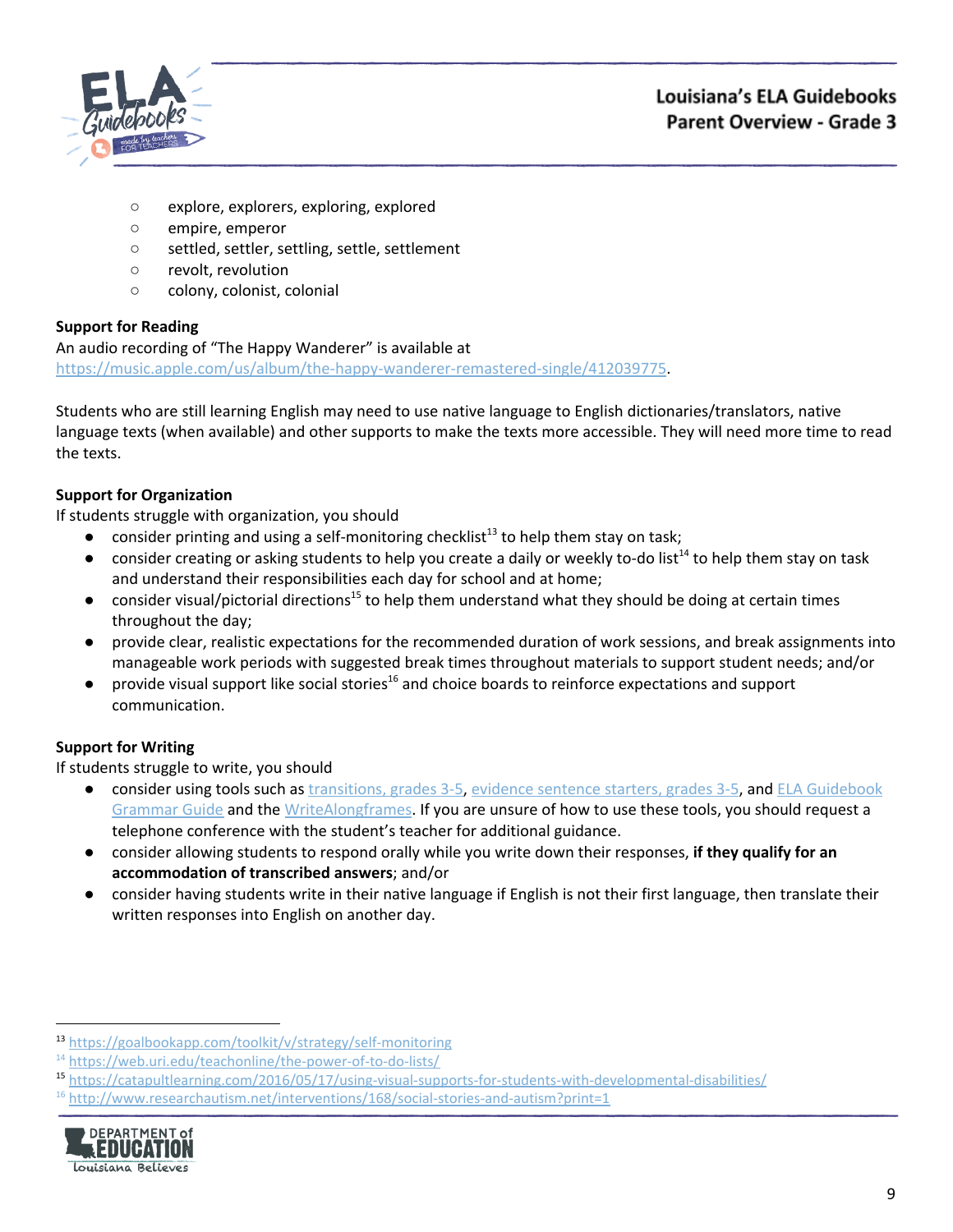

# <span id="page-9-0"></span>**Treasure Island**

### **About this Unit**

By the end of this unit, students will have read texts about different types of treasures to understand why people hunt for treasure and what they are willing to do to get treasure.

The main text students will read in this unit is *Treasure Island* (Classic Starts Series), by Robert Louis Stevenson which tells the story of Jim Hawkins, a young boy who watches over an inn in an English seaside town with his mother and his gravely ill father. Jim goes on an adventure to locate a treasure to help his mother and rebuild their inn. Jim faces many challenges, but he stays dedicated to helping his mother and friends. Throughout the unit, students will explore various types of treasure and the things people will do to get treasure. At the end of the unit, students will be asked to write an essay that introduces their opinion about how Jim's feelings change in *Treasure Island*.

### **Unit Texts**

In this unit, students will read the following texts:

- *Treasure Island* (Classic Starts Series) by Robert Louis Stevenson
- *Magic Tree House Fact Tracker: Pirates*: chapter six: Pirate Treasure by Will Osborne and Mary Pope Osborne
- *The Mona Lisa Caper* by Rick Jacobson
- *Finding the Titanic* by Robert Ballard
- "Treasure" by the Louisiana Department of Education
- "The Day the Mona Lisa was Stolen" by Craig Roland from Art Junction
- "Geocaching Fact Sheet" by Groundspeak
- *● "Kids Were Onboard the Titanic, Too"* by Marylou Tousignant
- *● Do California!*: "The Gold Rush" by Splashpublications.com
- "Geocaching: World's Greatest Treasure Hunt," video, by RomeReports.com

### **Possible Supports**

### **Support for Background Knowledge**

Students might need extra support with the content and texts before starting the unit. Instructional videos to support students in building context about pirates, treasure, and motivation can be found here: <https://learnzillion.com/wikis/159522-treasure-island-let-s-set-the-context-videos/>.

Students can watch these videos on any device. Students will encounter stopping signs across the video when they should pause to complete part of a handout. Students will need a printed handout for each video which can be found on the "Additional Materials" tab.

### **Support for Language**

The following words and their word families are important to the unit focus. Throughout the unit, students will read these words in multiple texts and learn the meaning of them. Students should use these words in their conversations and written responses. As often as you can, you should try to work these words into your conversations with students.